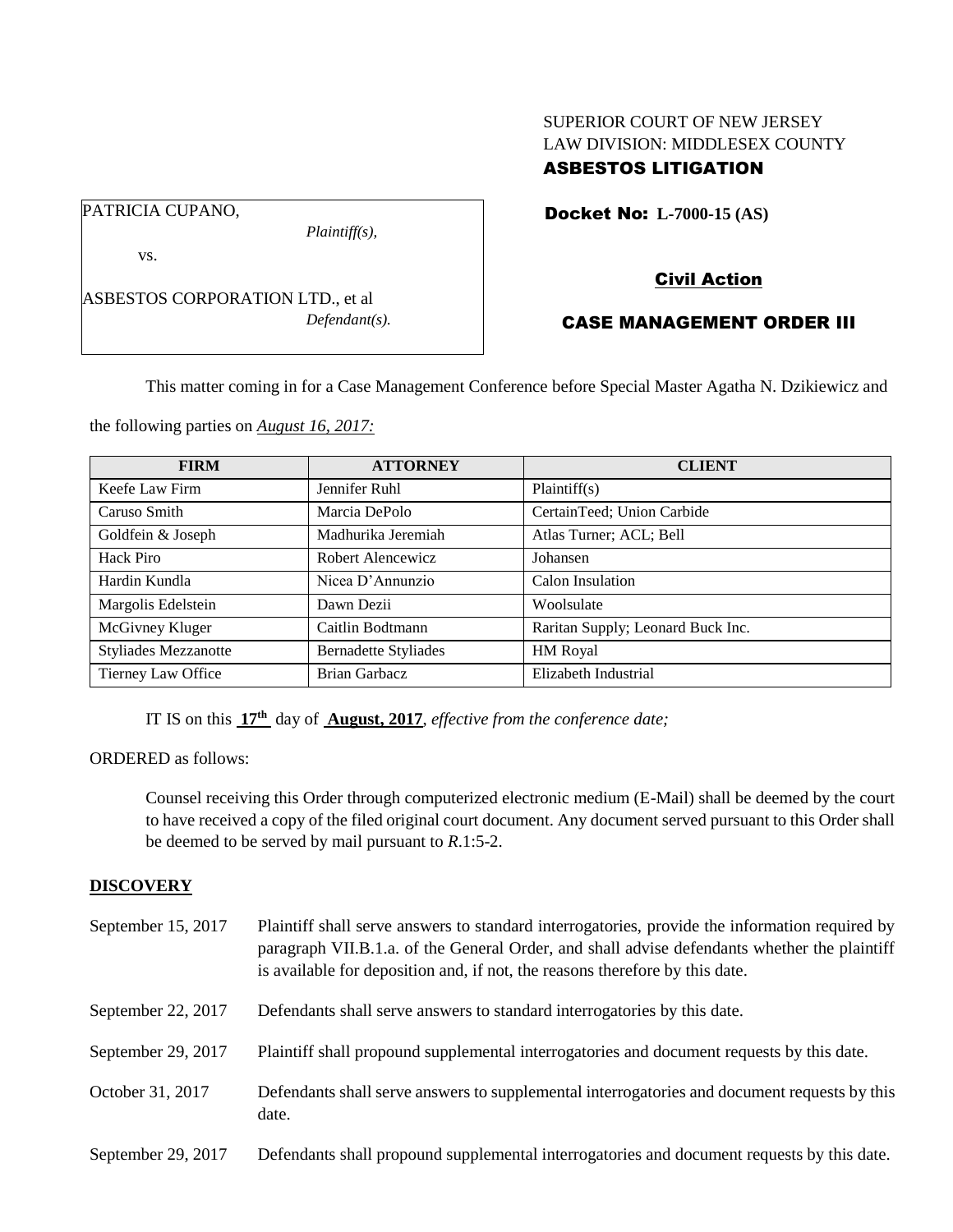| October 31, 2017  | Plaintiff shall serve answers to supplemental interrogatories and document requests by this<br>date.                                                                                                        |
|-------------------|-------------------------------------------------------------------------------------------------------------------------------------------------------------------------------------------------------------|
| November 30, 2017 | Plaintiff depositions shall be concluded by this date. Plaintiff's counsel shall contact the<br>Special Master within one week of this deadline if plaintiff depositions are not completed by<br>this date. |
| November 30, 2017 | Fact discovery, including depositions, shall be completed by this date. Plaintiff's counsel shall<br>contact the Special Master within one week of this deadline if all fact discovery is not<br>completed. |
| November 30, 2017 | Depositions of corporate representatives shall be completed by this date.                                                                                                                                   |

## **EARLY SETTLEMENT**

December 15, 2017 Settlement demands shall be served on all counsel and the Special Master by this date.

## **SUMMARY JUDGMENT MOTION PRACTICE**

| December 15, 2017 | Plaintiff's counsel shall advise, in writing, of intent not to oppose motions by this date. |
|-------------------|---------------------------------------------------------------------------------------------|
|                   |                                                                                             |

- January 5, 2018 Summary judgment motions shall be filed no later than this date.
- February 2, 2018 Last return date for summary judgment motions.

## **MEDICAL DEFENSE**

|                    | In addition, defendants shall notify plaintiff's counsel (as well as all counsel of record)<br>of a joinder in an expert medical defense by this date. |
|--------------------|--------------------------------------------------------------------------------------------------------------------------------------------------------|
| April 13, 2018     | Defendants shall identify its medical experts and serve medical reports, if any, by this date.                                                         |
| October 31, 2017   | Upon request by defense counsel, plaintiff is to arrange for the transfer of pathology specimens<br>and x-rays, if any, by this date.                  |
| October 31, 2017   | Plaintiff shall serve medical expert reports by this date.                                                                                             |
| October 13, 2017   | Plaintiff shall serve executed medical authorizations by this date.                                                                                    |
| September 29, 2017 | Defendants shall forward medical authorizations to plaintiff's counsel by this date.                                                                   |

## **LIABILITY EXPERT REPORTS**

- February 28, 2018 Plaintiff shall identify its liability experts and serve liability expert reports or a certified expert statement by this date or waive any opportunity to rely on liability expert testimony.
- April 13, 2018 Defendants shall identify its liability experts and serve liability expert reports, if any, by this date or waive any opportunity to rely on liability expert testimony.

 $\_$  ,  $\_$  ,  $\_$  ,  $\_$  ,  $\_$  ,  $\_$  ,  $\_$  ,  $\_$  ,  $\_$  ,  $\_$  ,  $\_$  ,  $\_$  ,  $\_$  ,  $\_$  ,  $\_$  ,  $\_$  ,  $\_$  ,  $\_$  ,  $\_$  ,  $\_$  ,  $\_$  ,  $\_$  ,  $\_$  ,  $\_$  ,  $\_$  ,  $\_$  ,  $\_$  ,  $\_$  ,  $\_$  ,  $\_$  ,  $\_$  ,  $\_$  ,  $\_$  ,  $\_$  ,  $\_$  ,  $\_$  ,  $\_$  ,